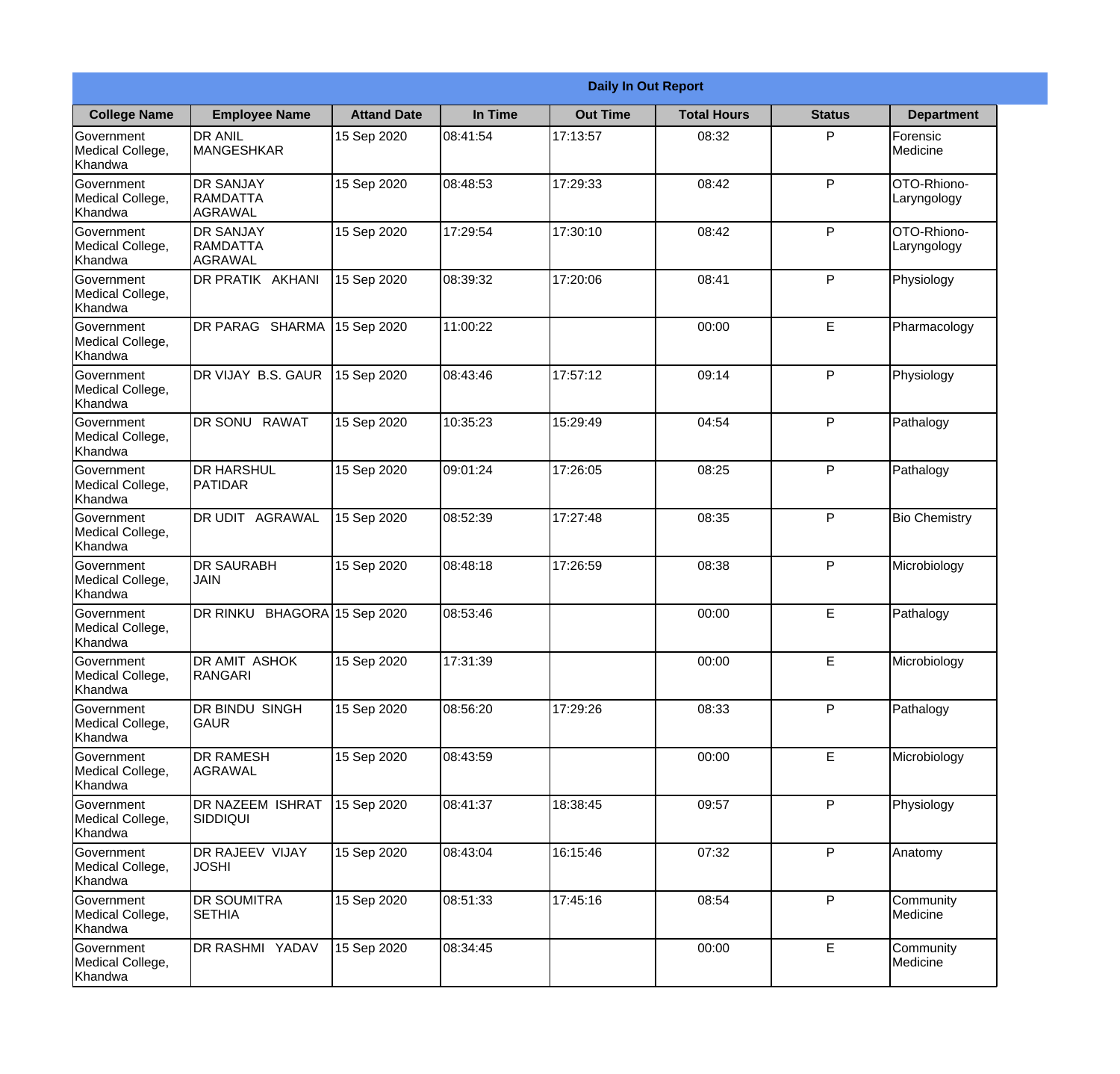| <b>Designation</b>                  | <b>Category</b>     |
|-------------------------------------|---------------------|
| Assistant Professor   Para Clinical |                     |
| Professor                           | Clinical            |
| Professor                           | Clinical            |
| <b>Assistant Professor</b>          | Non Clinical        |
| Professor                           | Para Clinical       |
| Associate Professor Non Clinical    |                     |
| Demonstrator/Tutor   Para Clinical  |                     |
| Assistant Professor   Para Clinical |                     |
| Associate Professor Non Clinical    |                     |
| Associate Professor Para Clinical   |                     |
| <b>Assistant Professor</b>          | Para Clinical       |
| Professor                           | Para Clinical       |
| Associate Professor   Para Clinical |                     |
| Assistant Professor   Para Clinical |                     |
| Professor                           | <b>Non Clinical</b> |
| <b>Assistant Professor</b>          | Non Clinical        |
| <b>Assistant Professor</b>          | Para Clinical       |
| Assistant Professor   Para Clinical |                     |

## **Daily In Out Report**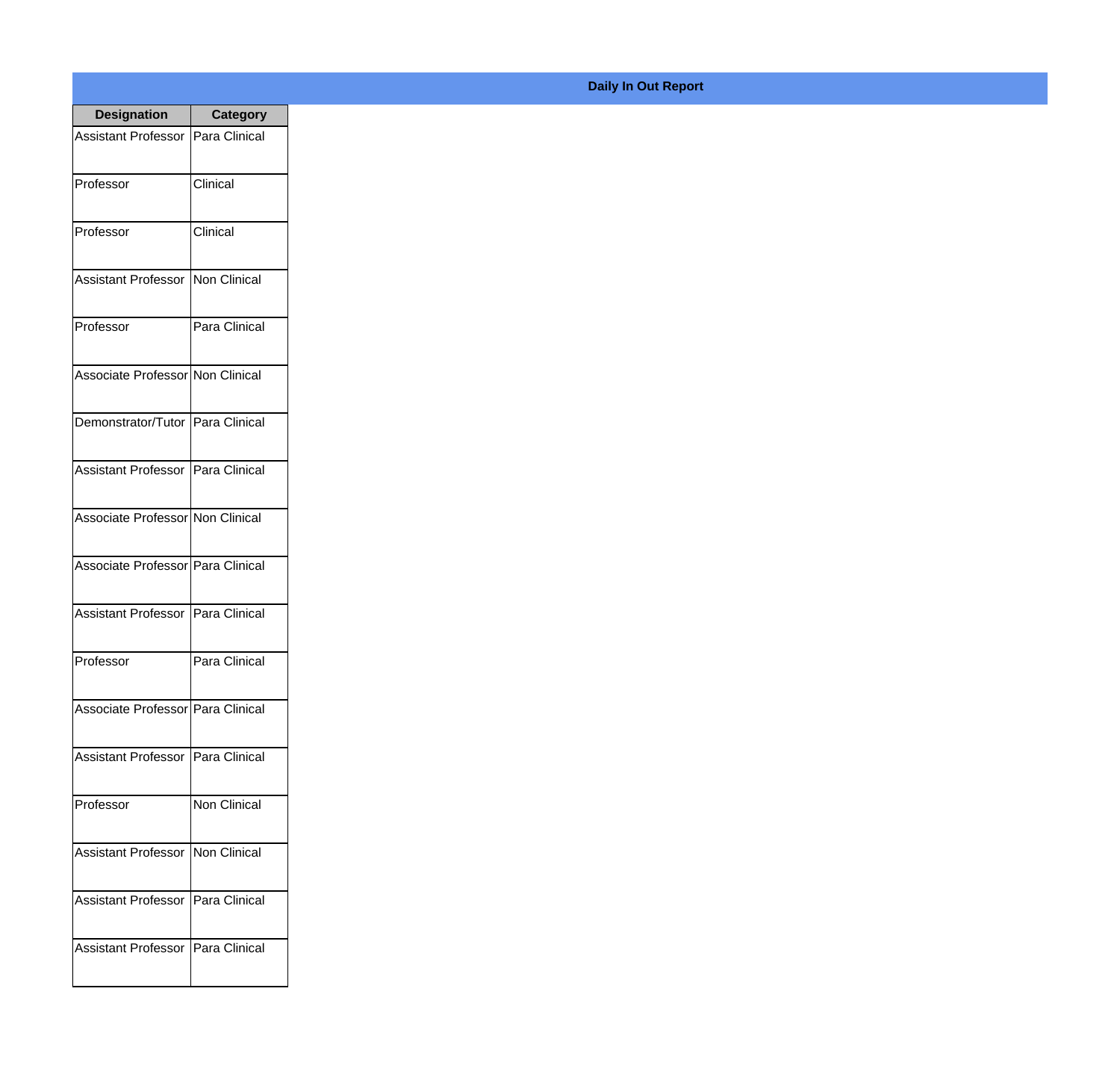|                                                  |                                                       |             |          |          | <b>Daily In Out Report</b> |              |                             |
|--------------------------------------------------|-------------------------------------------------------|-------------|----------|----------|----------------------------|--------------|-----------------------------|
| Government<br>Medical College,<br>Khandwa        | DR SACHIN PARMAR 15 Sep 2020                          |             | 08:45:49 | 18:19:35 | 09:34                      | $\mathsf{P}$ | Community<br>Medicine       |
| Government<br>Medical College,<br>Khandwa        | DR PRAMILA VERMA 15 Sep 2020                          |             | 09:00:45 |          | 00:00                      | E            | Paediatrics                 |
| <b>Government</b><br>Medical College,<br>Khandwa | <b>DR MANOJ BALKE</b>                                 | 15 Sep 2020 | 09:11:32 |          | 00:00                      | E            | Ophthalmology               |
| Government<br>Medical College,<br>Khandwa        | <b>DR GARIMA</b><br><b>AGRAWAL</b><br><b>VARSHNEY</b> | 15 Sep 2020 | 08:50:03 | 17:20:33 | 08:30                      | $\mathsf{P}$ | Paediatrics                 |
| <b>Government</b><br>Medical College,<br>Khandwa | <b>DR SIDDHARTH</b><br><b>BANODE</b>                  | 15 Sep 2020 | 08:41:46 | 17:25:41 | 08:44                      | $\mathsf{P}$ | Pharmacology                |
| Government<br>Medical College,<br><b>Khandwa</b> | <b>DR CHANDNI</b><br>KAROLE                           | 15 Sep 2020 | 08:52:32 |          | 00:00                      | E            | Ophthalmology               |
| Government<br>Medical College,<br>Khandwa        | <b>DR PRIYA KAPOOR</b><br><b>KAPOOR</b>               | 15 Sep 2020 | 09:55:00 | 17:01:45 | 07:06                      | $\mathsf{P}$ | Pathalogy                   |
| <b>Government</b><br>Medical College,<br>Khandwa | <b>DR SAPNA</b><br><b>MAHESHRAM</b>                   | 15 Sep 2020 | 08:46:19 | 17:31:19 | 08:45                      | $\mathsf{P}$ | Community<br>Medicine       |
| Government<br>Medical College,<br>Khandwa        | <b>DR SEEMA</b><br><b>SUDHAKARRAO</b><br>SUTAY        | 15 Sep 2020 | 18:09:10 |          | 00:00                      | E            | Forensic<br>Medicine        |
| Government<br>Medical College,<br>Khandwa        | DR RAKESH SINGH<br><b>HAZARI</b>                      | 15 Sep 2020 | 17:31:29 |          | 00:00                      | E            | Pathalogy                   |
| <b>Government</b><br>Medical College,<br>Khandwa | <b>DR RANJEET</b><br><b>BADOLE</b>                    | 15 Sep 2020 | 14:25:39 |          | 00:00                      | E            | <b>General Medicine</b>     |
| Government<br>Medical College,<br>Khandwa        | DR ASHOK<br><b>BHAUSAHEB NAJAN</b>                    | 15 Sep 2020 | 08:45:55 |          | 00:00                      | E            | Forensic<br>Medicine        |
| Government<br>Medical College,<br>Khandwa        | DR PRIYESH<br><b>MARSKOLE</b>                         | 15 Sep 2020 | 13:58:46 |          | 00:00                      | E            | Community<br>Medicine       |
| <b>Government</b><br>Medical College,<br>Khandwa | DR SANGEETA<br><b>CHINCHOLE</b>                       | 15 Sep 2020 | 08:35:30 |          | 00:00                      | E            | Physiology                  |
| Government<br>Medical College,<br>Khandwa        | DR NEERAJ KUMAR                                       | 15 Sep 2020 | 09:39:14 | 18:29:45 | 08:50                      | $\mathsf{P}$ | Dentisry                    |
| Government<br>Medical College,<br>Khandwa        | DR SUNIL BAJOLIYA                                     | 15 Sep 2020 | 16:58:21 |          | 00:00                      | E            | OTO-Rhiono-<br>Laryngology  |
| Government<br>Medical College,<br>Khandwa        | DR NISHA MANDLOI<br><b>PANWAR</b>                     | 15 Sep 2020 | 09:40:38 | 15:32:23 | 05:52                      | P            | Obstetrics &<br>Gynaecology |
| Government<br>Medical College,<br>Khandwa        | <b>DR SATISH</b><br><b>CHANDEL</b>                    | 15 Sep 2020 | 09:00:56 |          | 00:00                      | E            | Pharmacology                |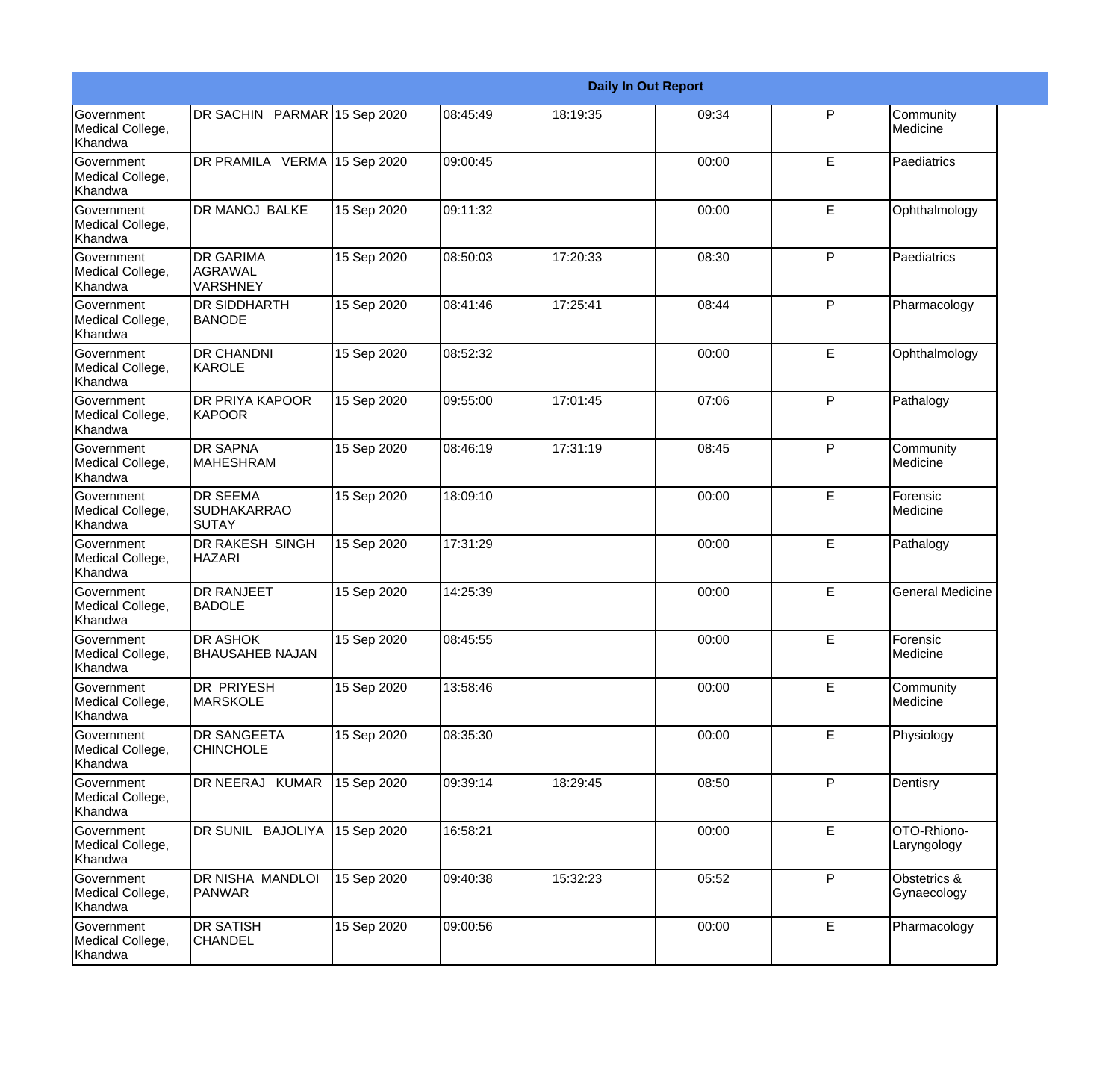| Assistant Professor   Para Clinical |               |
|-------------------------------------|---------------|
| Professor                           | Clinical      |
|                                     |               |
| Assistant Professor Clinical        |               |
| Associate Professor Clinical        |               |
| Associate Professor Para Clinical   |               |
| Assistant Professor Clinical        |               |
| Demonstrator/Tutor Para Clinical    |               |
|                                     |               |
| Associate Professor Para Clinical   |               |
| Professor                           | Para Clinical |
| Professor                           | Para Clinical |
| Assistant Professor Clinical        |               |
| Associate Professor Para Clinical   |               |
| Associate Professor Para Clinical   |               |
|                                     |               |
| Demonstrator/Tutor   Non Clinical   |               |
| Assistant Professor Clinical        |               |
| Assistant Professor Clinical        |               |
| Associate Professor Clinical        |               |
|                                     |               |
| Assistant Professor   Para Clinical |               |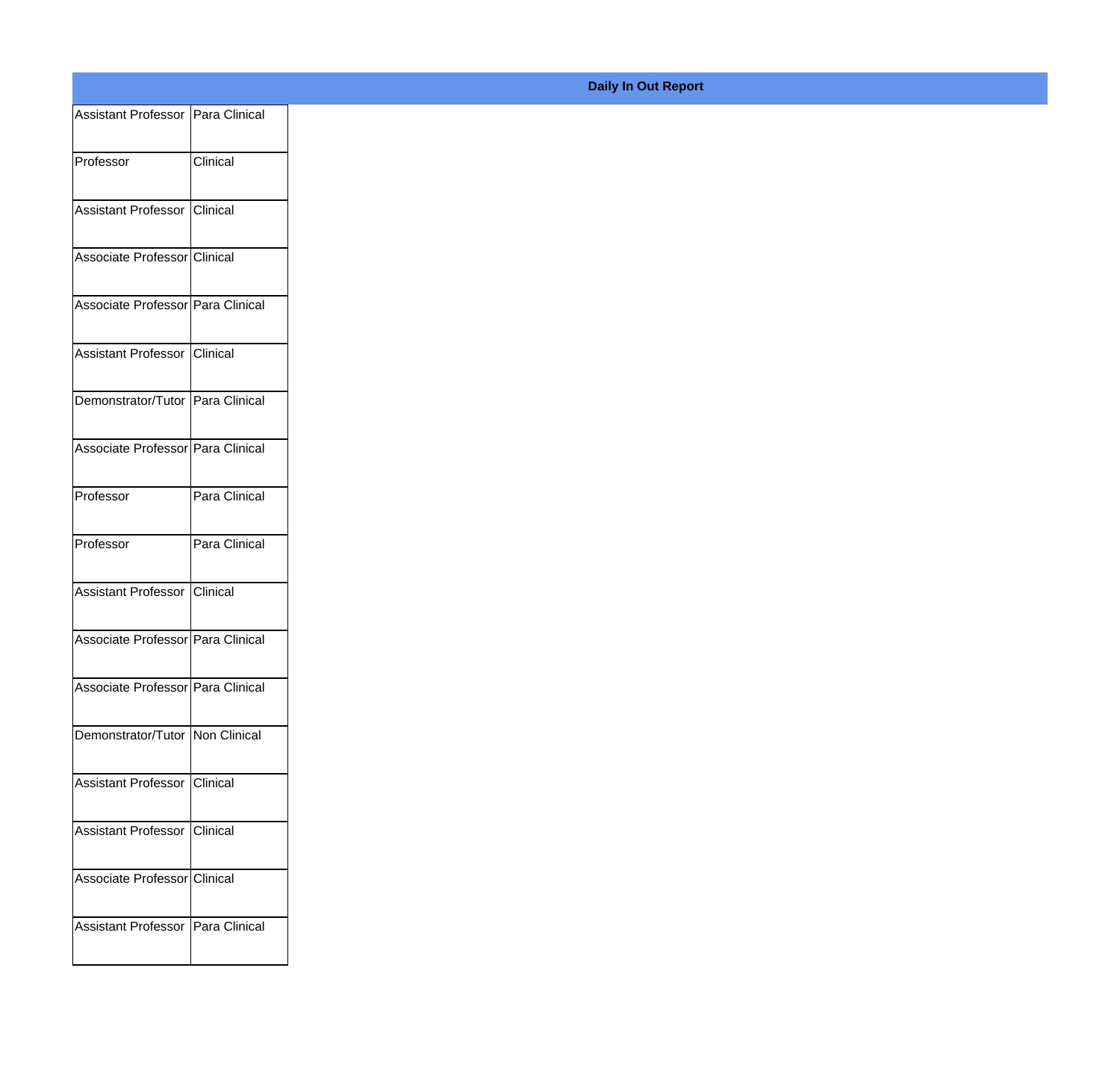|                                                   | <b>Daily In Out Report</b>       |             |          |          |       |    |                                |
|---------------------------------------------------|----------------------------------|-------------|----------|----------|-------|----|--------------------------------|
| Government<br>Medical College,<br>Khandwa         | <b>IDR MUKTESHWARI</b><br>IGUPTA | 15 Sep 2020 | 09:39:00 |          | 00:00 | E  | Pharmacology                   |
| <b>Sovernment</b><br>Medical College,<br>Khandwa  | <b>IDR DEEPIKA</b><br>IPANWAR    | 15 Sep 2020 | 10:59:50 | 17:15:34 | 06:16 | P  | <b>Bio Chemistry</b>           |
| <b>IGovernment</b><br>Medical College,<br>Khandwa | IMOHIT GARG                      | 15 Sep 2020 | 09:28:18 |          | 00:00 | E. | General Medicine               |
| <b>Government</b><br>Medical College,<br>Khandwa  | WAGHMARE<br><b>IRENU</b>         | 15 Sep 2020 | 13:59:23 |          | 00:00 | E. | Community<br><b>I</b> Medicine |